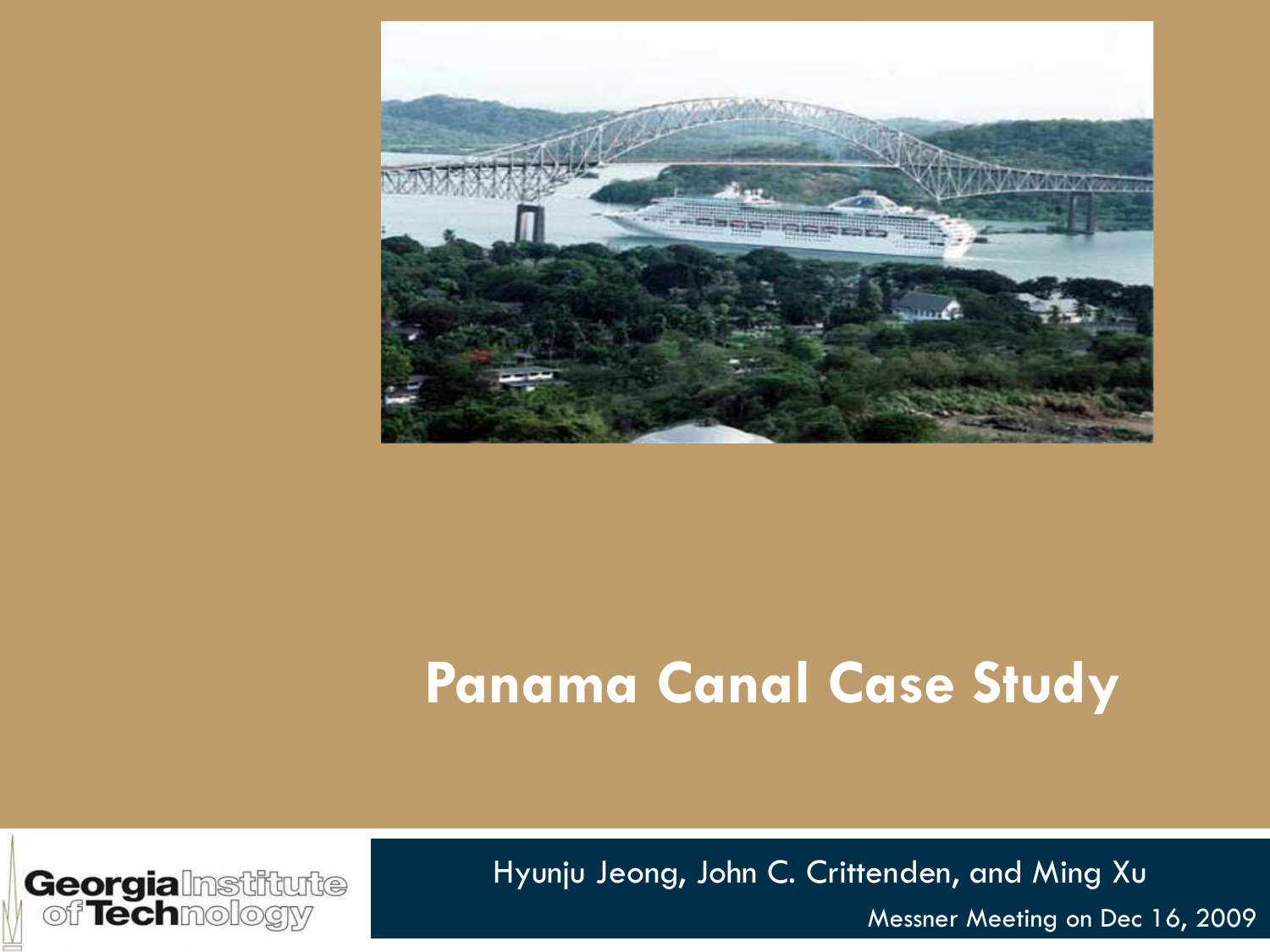# **Geography**





**The Panama Canal created a shortcut from the Atlantic Ocean to the Pacific(1) .**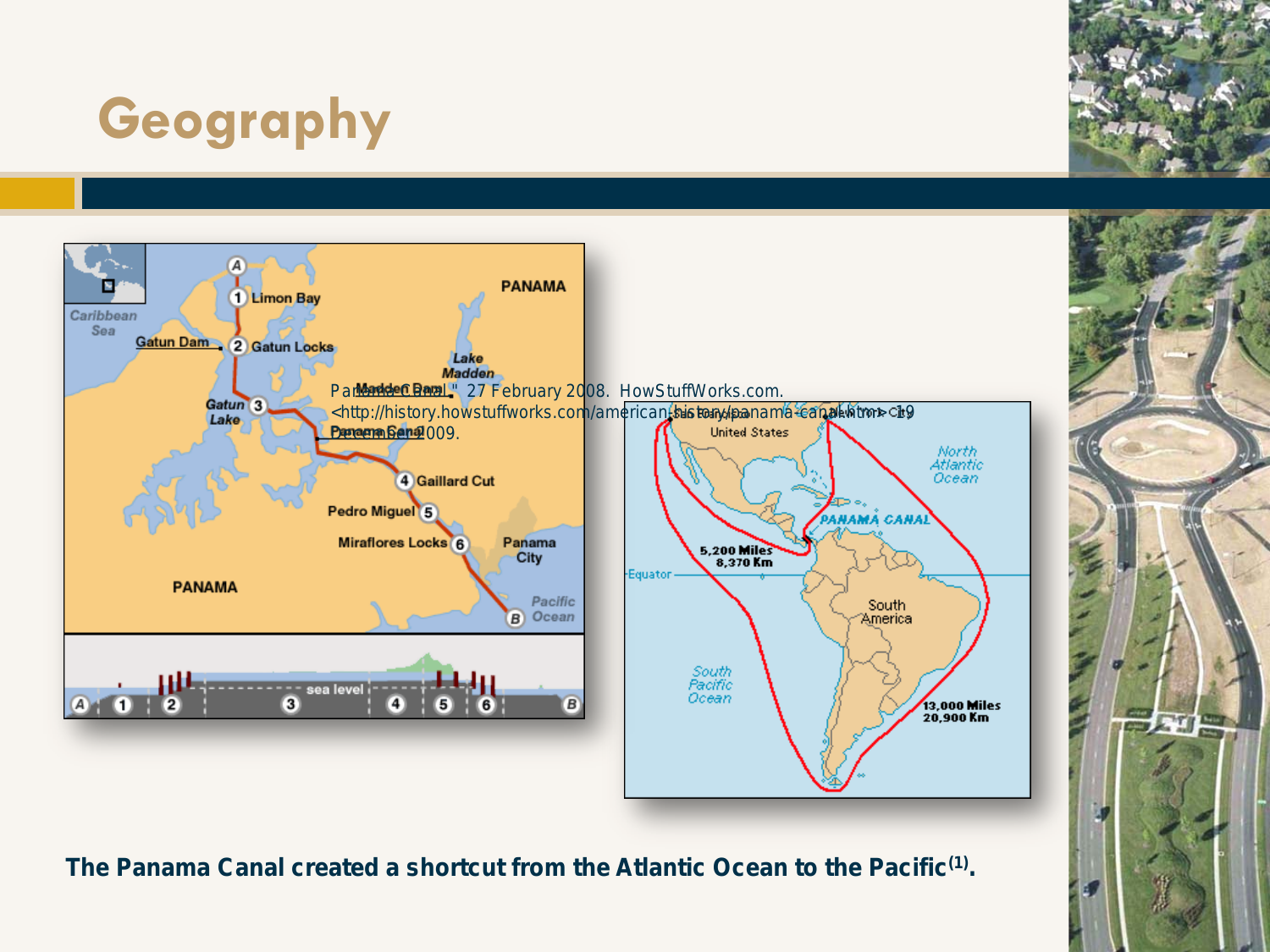



□ Comprehensive Analysis in terms of infrastructure, physical environment, and socio-economic environment

□ Initial Panama Canal Development (1914)

□ Panama Canal Expansion (2014)

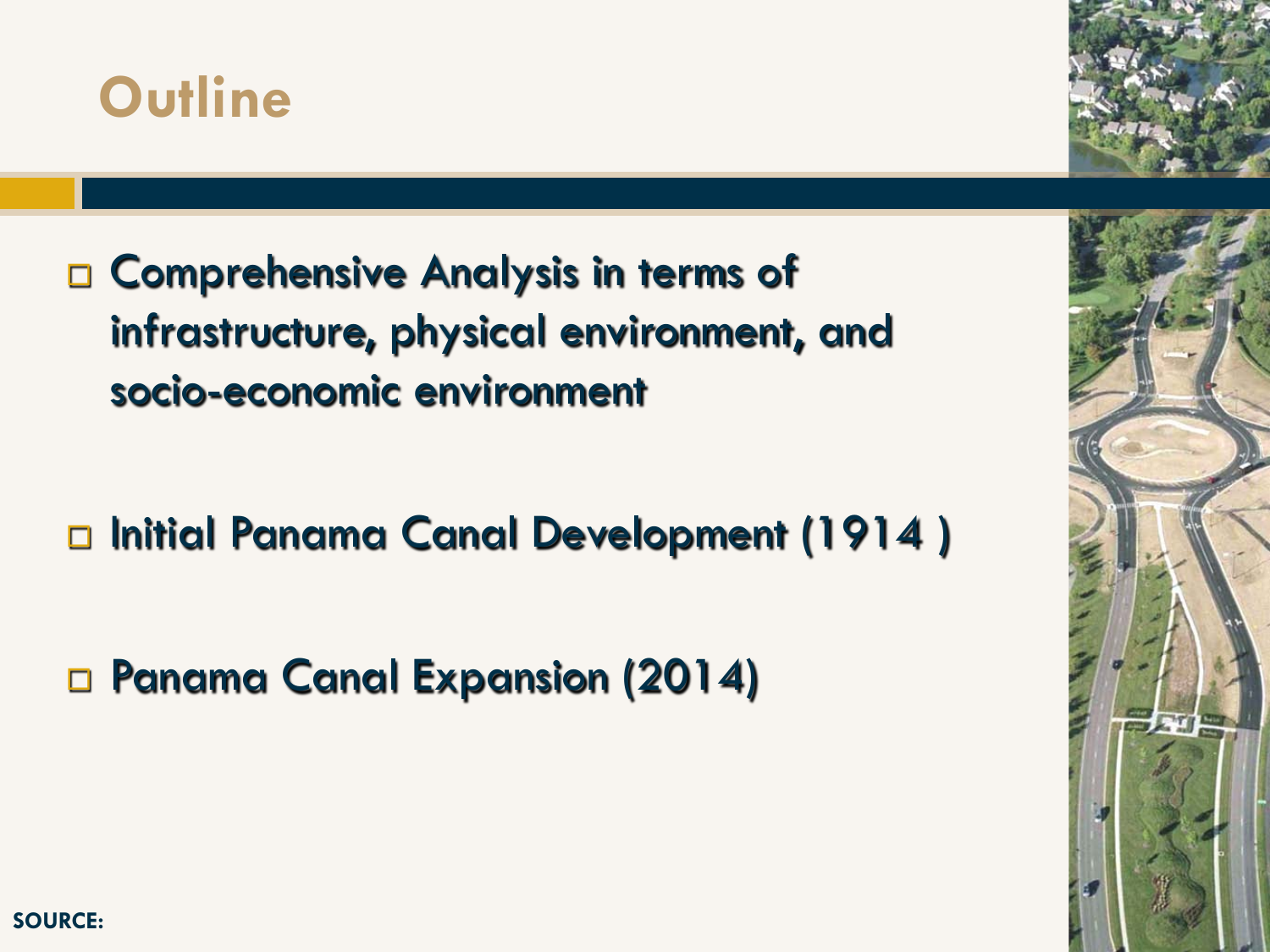# Panama Canal Development

Canal development for transportation and its positive and negative impacts on physical and socio-economic environment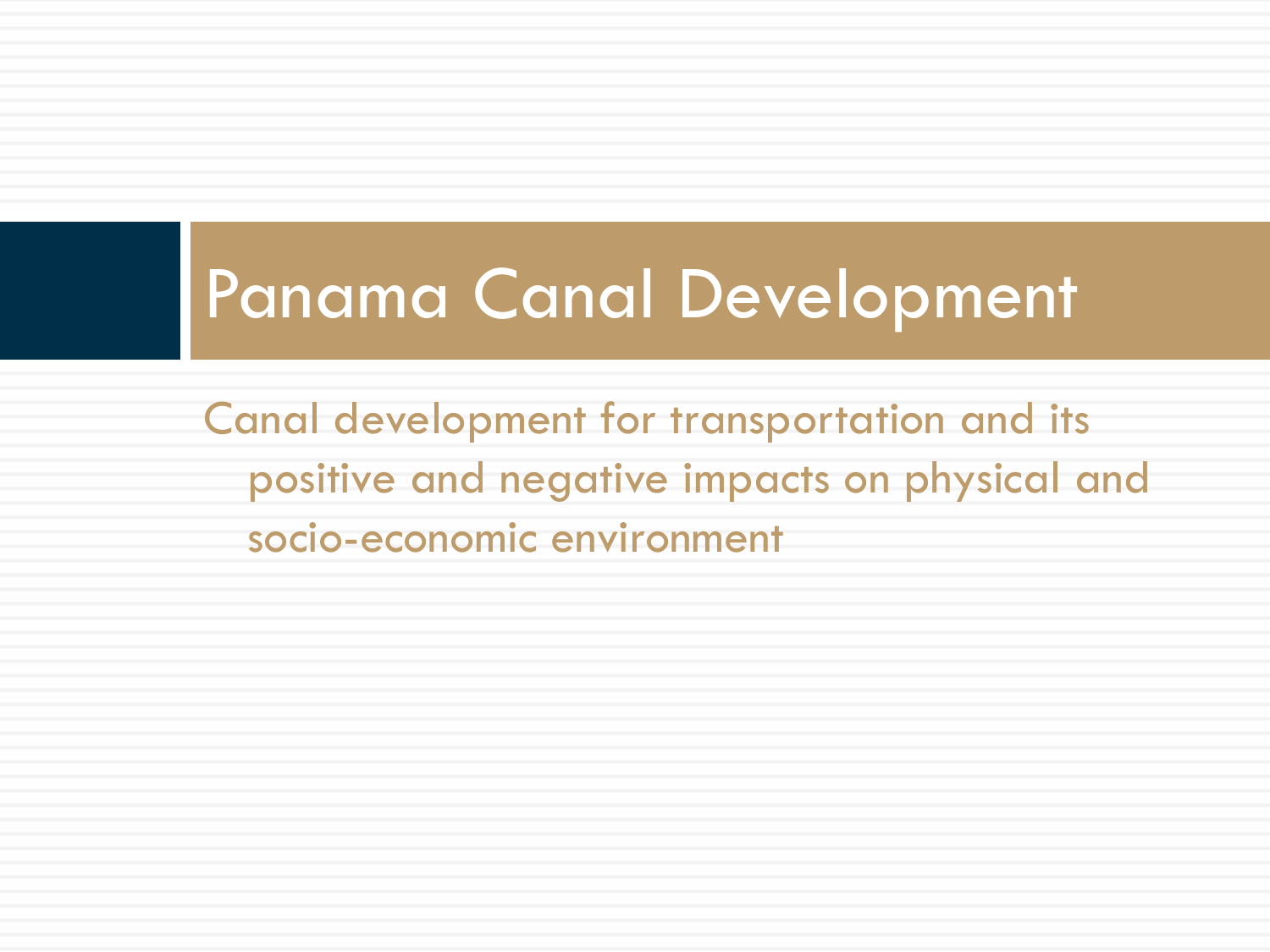# **Economy Vs. Transportation(2)**

### **Background of Panama Canal**

- Economic reason
- Ex. just in time to make a fortune carrying goldseekers on their way to California
- $\rightarrow$  To shorten the traveling distance

### **Cost**

Construction + Implicit interest cost + Canal defense

 $= $921.7$  million

The project's scale in 2006 scale  $= $119.4$  billion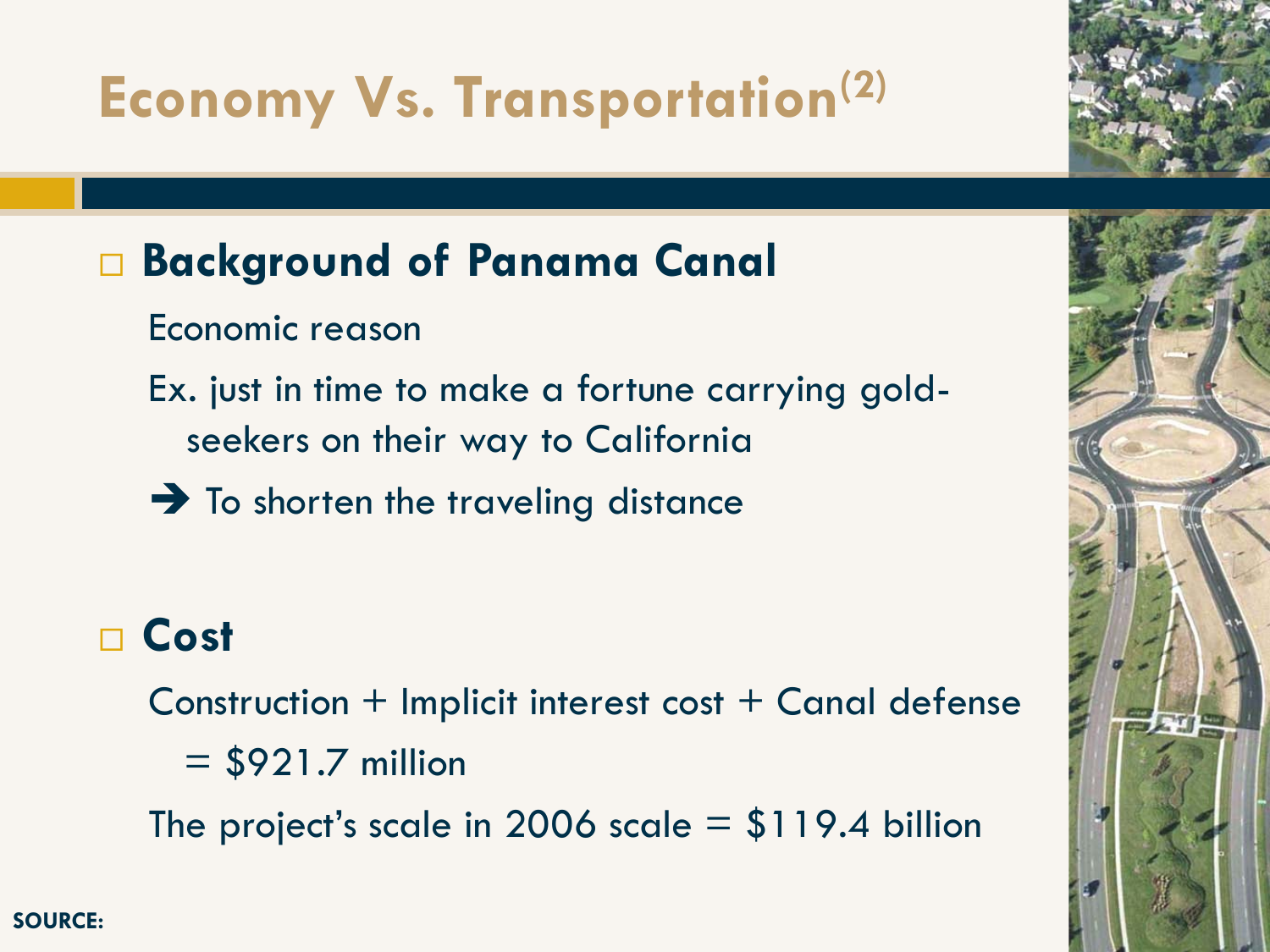## **Transportation Vs. Economy(2)**

#### **Economic Savings**

Basic Global Social Savings Estimates (by route, in millions of 1925 dollars)

|                             | 1921    | 1922    | 1923    | 1924     | 1925    | 1926     | 1927     | 1928     | 1929     |
|-----------------------------|---------|---------|---------|----------|---------|----------|----------|----------|----------|
| US Intercontinental         |         |         |         |          |         |          |          |          |          |
| US East - SouthAm West      | \$3.78  | \$1.57  | \$3.73  | \$4.70   | \$5.70  | \$6.37   | \$5.72   | \$5.35   | \$4.73   |
| US East - Asia              | \$5.73  | \$7.09  | \$6.10  | \$5.51   | \$4.95  | \$6.07   | \$6.81   | \$6.04   | \$6.23   |
| US East - Australasia       | \$1.11  | \$0.48  | \$0.71  | \$0.81   | \$0.95  | \$1.09   | \$1.18   | \$0.78   | \$0.67   |
| US West - Europe            | \$5.17  | \$5.92  | \$5.09  | \$5.79   | \$5.62  | \$6.53   | \$7.92   | \$7.82   | \$7.93   |
| Non-US intercontinental     |         |         |         |          |         |          |          |          |          |
| Europe-Canada West          | \$0.00  | \$1.75  | \$3.14  | \$3.92   | \$5.15  | \$6.28   | \$7.45   | \$9.46   | \$6.75   |
| Europe to SouthAm West      | \$3.75  | \$2.91  | \$4.93  | \$5.41   | \$7.23  | \$7.30   | \$5.90   | \$7.49   | \$7.03   |
| Mexico East to SouthAm West | \$1.86  | \$0.73  | \$0.67  | \$0.65   | \$0.32  | \$0.00   | \$0.00   | \$0.00   | \$0.00   |
| Transcontinental            | \$10.80 | \$23.76 | \$78.27 | \$128.42 | \$84.57 | \$96.16  | \$99.49  | \$96.89  | \$106.26 |
| Minus tolls                 | (6.22)  | (11.56) | (17.60) | (24.72)  | (21.37) | (22.82)  | (24.69)  | (27.27)  | (27.36)  |
| TOTAL                       | \$25.99 | \$32.66 | \$85.05 | \$130.49 | \$93.10 | \$106.98 | \$109.79 | \$106.56 | \$112.24 |
| Social rate of return       | 2.8%    | 3.5%    | 9.2%    | 14.2%    | 10.1%   | 11.6%    | 11.9%    | 11.6%    | 12.2%    |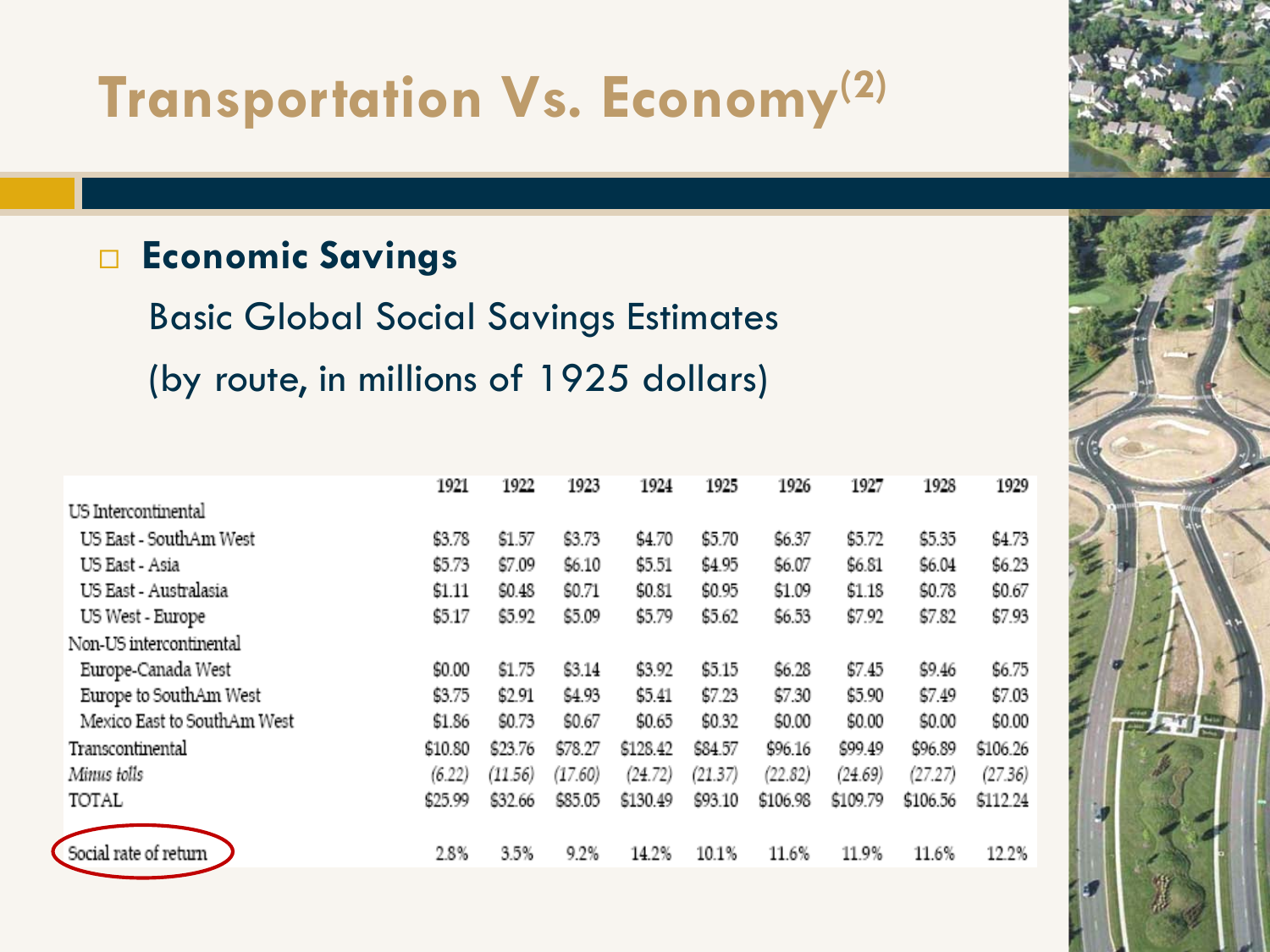# **Transportation Vs. Environment**

- □ Big **watershed** for a small country
- **Water** for transportation, hydropower, and human and industrial use
- **Soil** Erosion
- **Microclimatic** Change
- $\Box$  Water saving for navigation  $\rightarrow$  Low Evapotranspiration **land use**
	- Ex. Forest, Water conserving crops

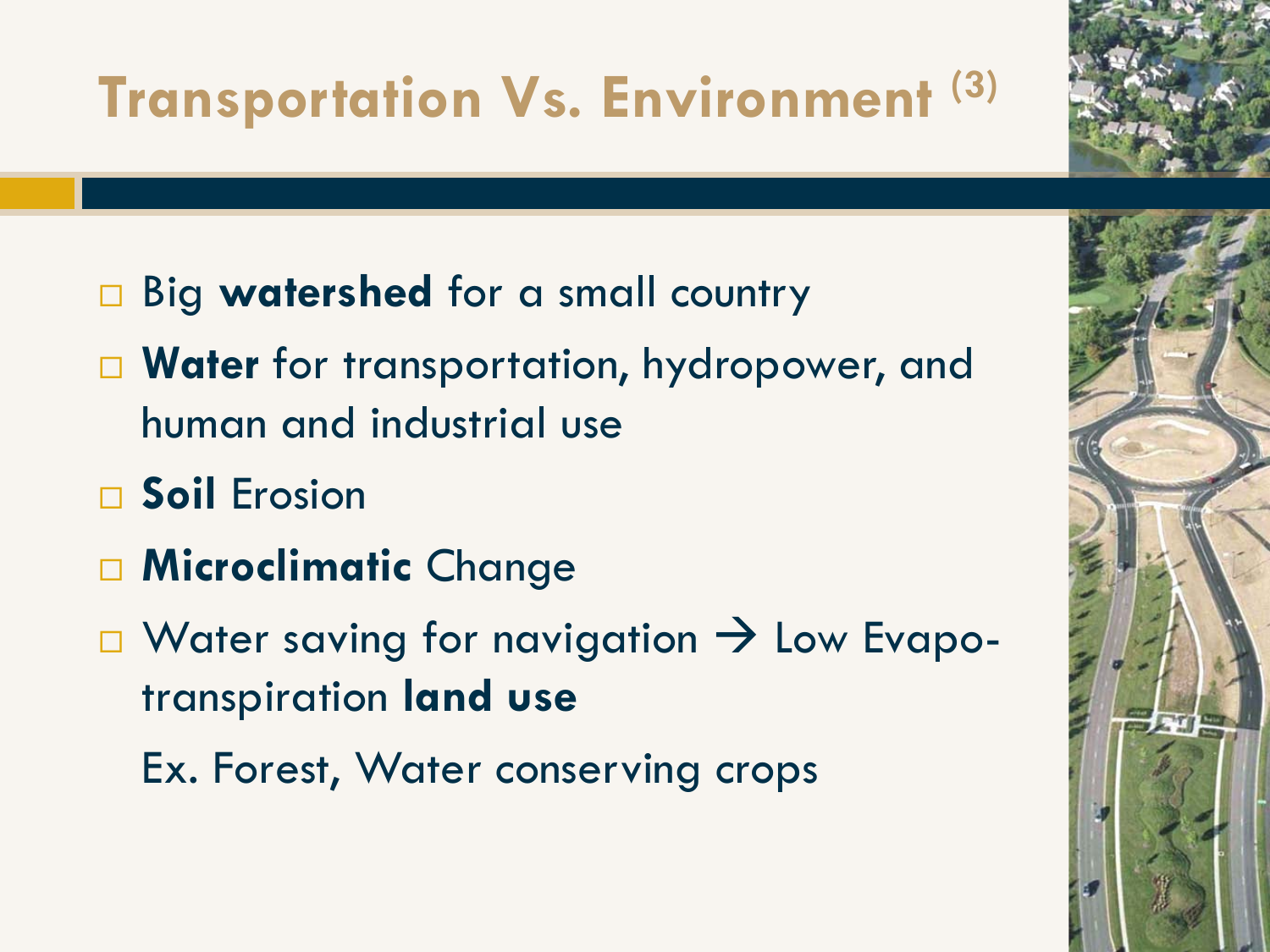# **Environment Vs. Economy(3)**

- □ Microclimate change of east side Farmland in arid area  $\rightarrow$  Industry in cities
- □ Water scarcity :
	- $\blacksquare$  irrigation of expensive tropical products  $\rightarrow$  Cattle ranching and commercial agriculture
	- Deficient water amount does not support the canal functions well  $\rightarrow$  economic benefits decrease

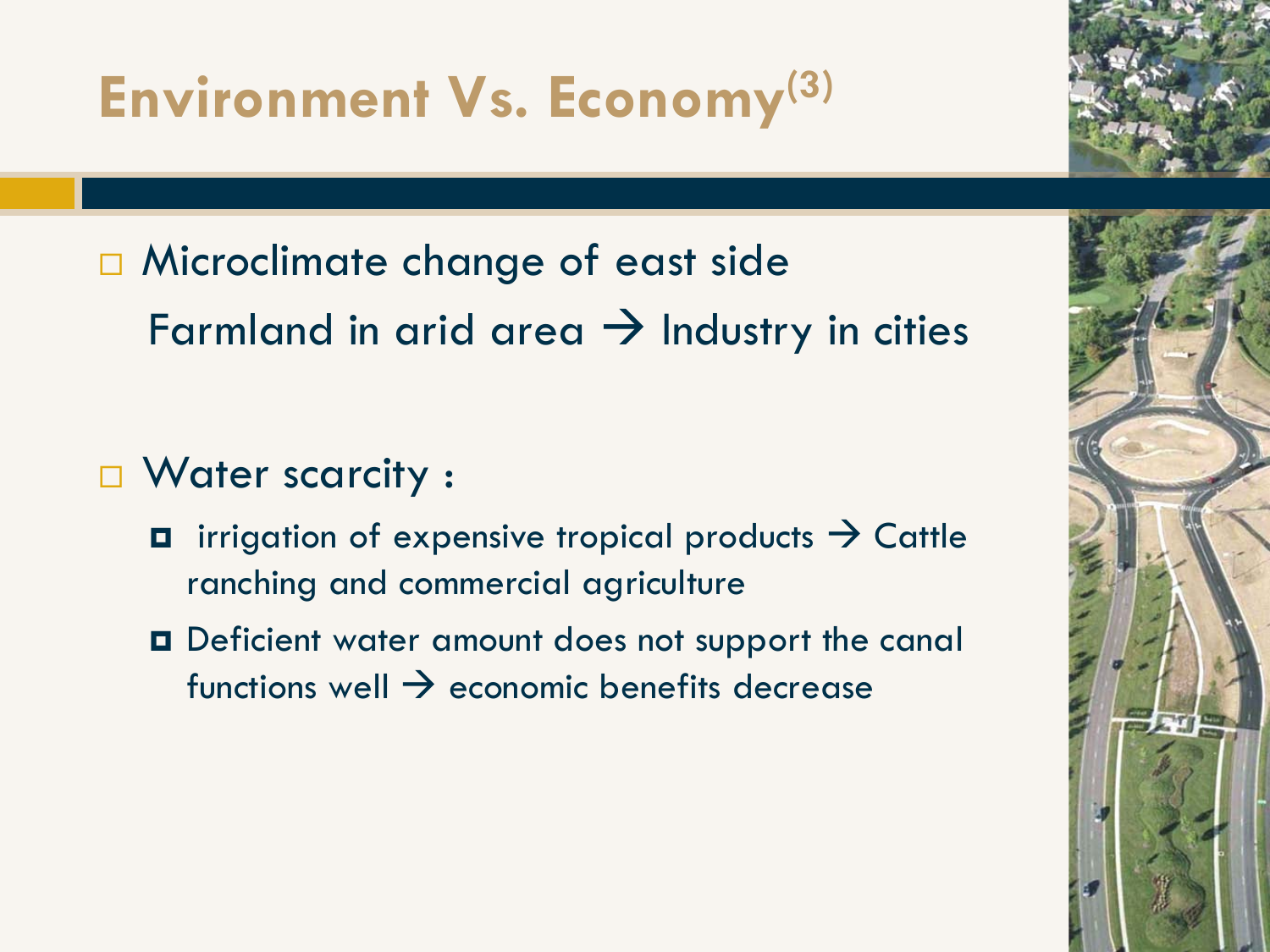### **Panama Canal Expansion ( ~ 2014)**

Impacts on physical, biological, and socioeconomic environments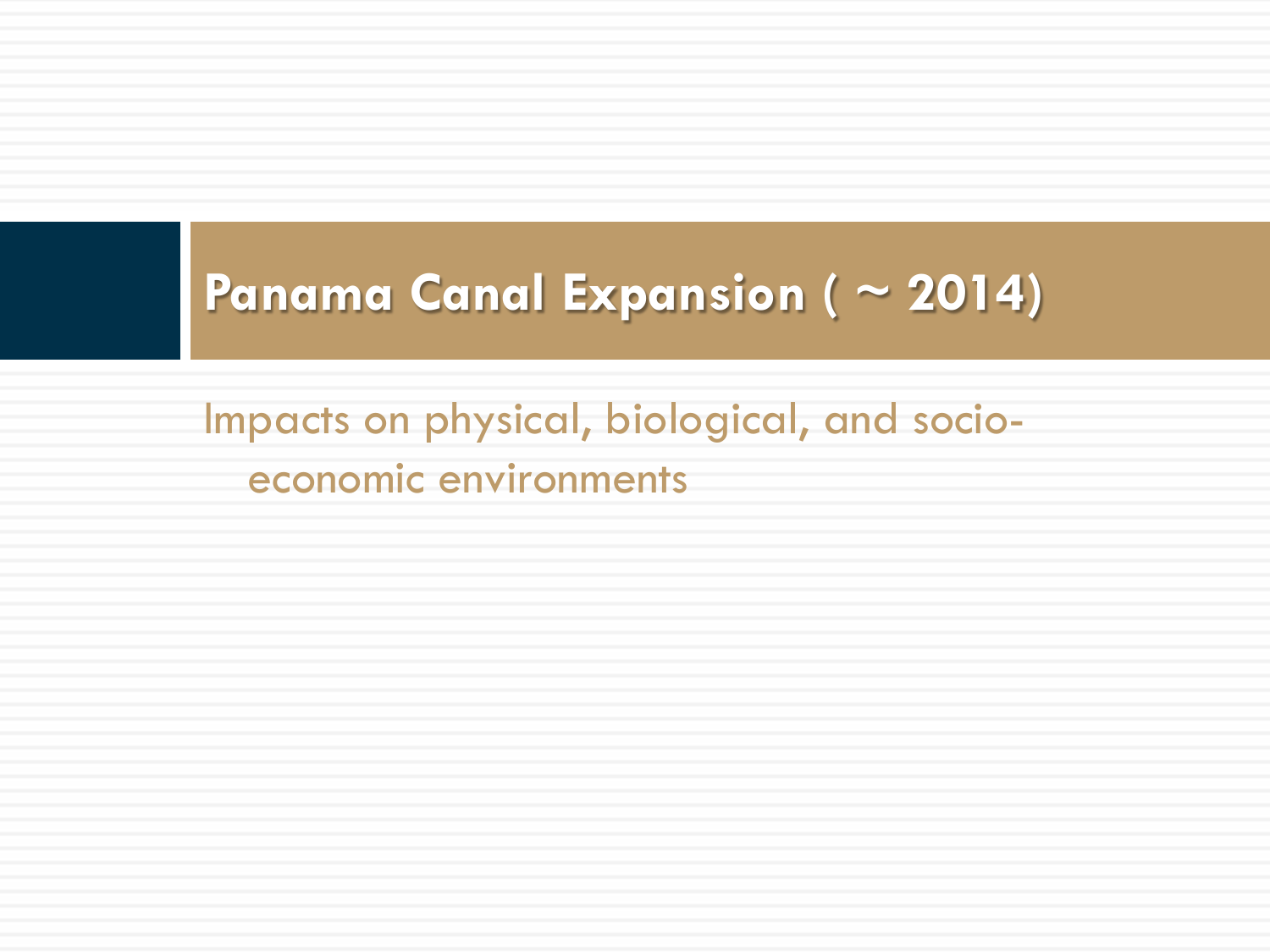# **Roles and Construction(4)**

#### **Economic Role**

Nearly 7 % of the Gross Domestic Product (GDP) in the Panamanian economy

120,000 direct and indirect jobs

#### **Efficient Construction Option**

- Construction of two lock complexes—one on the Atlantic side and another on the Pacific side—each with three chambers, which include three water-saving basins
- Excavation of new access channels to the new locks and the widening of existing navigational channels
- Deepening of the navigation channels and the elevation of Gatun Lake's maximum operating level.

**SOURCE: Panama Canal Authority (2006) Environmental Impact Report**

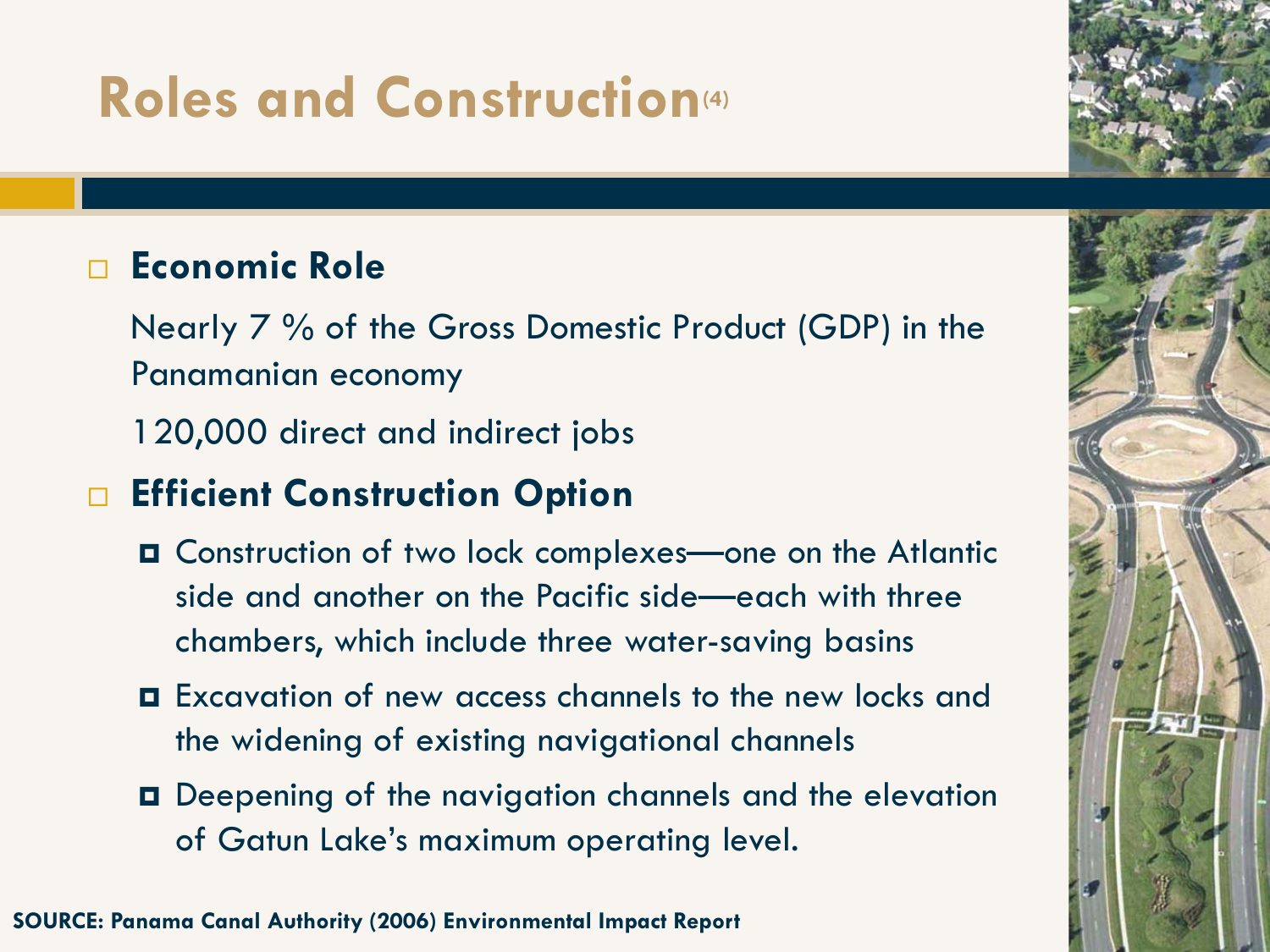



- $\Box$  To maintain the competitiveness and value of the Canal route by generating higher revenues and benefits for the Republic of Panama over the long range in a sustainable manner.
- $\Box$  To Increase the capacity to meet the growing demand for transits with adequate levels for each segment.
- □ To allow the transit of ships larger than Panama, in order to increase Canal productivity
- $\Box$  To add room in the operating capacity to perform maintenance work that requires prolonged lane outages in the current Canal.

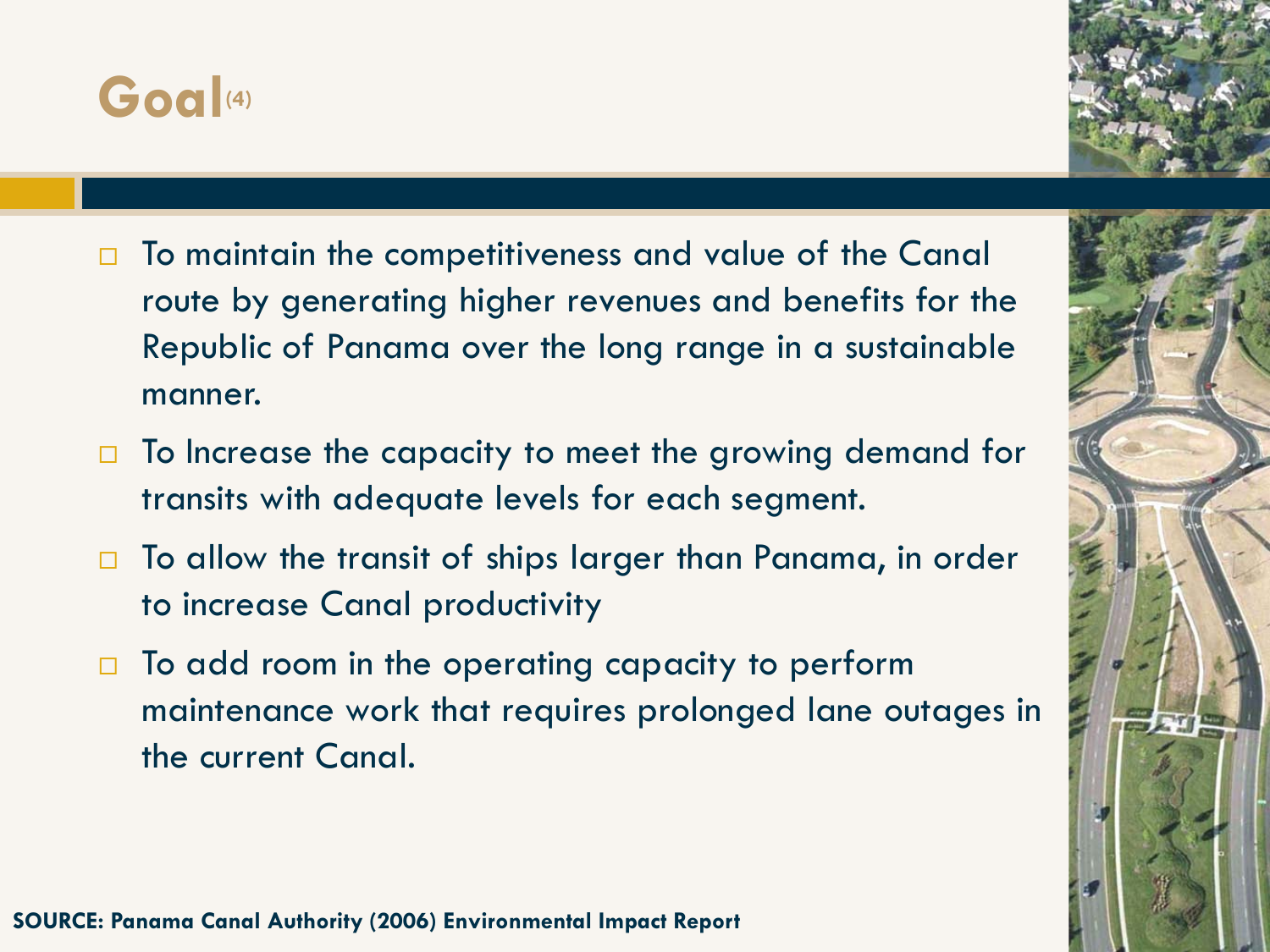# **Impacts on Physical Environment**<sup>(5)</sup>

#### **Microclimate change**

due to changes in land use : loss of vegetative cover and biomass

#### **Loss of Potential Carbon Capture**

due to changes in land use : forest, brush, shrubs, grassland and pasture  $\rightarrow$  paved surfaces, water surfaces(navigation channels, locks, and water saving basins), rock or exposed soil surfaces (slopes)

#### **Deterioration of Air Quality**

construction activity and increased ship traffic

#### **Undermining (Cave-ins)**

potential alterations of the local geological and/or hydrogeological features of the area due to excavation and backfilling  $\rightarrow$  landslides and/or soil settlement

Increase in Landslides Risk and soil

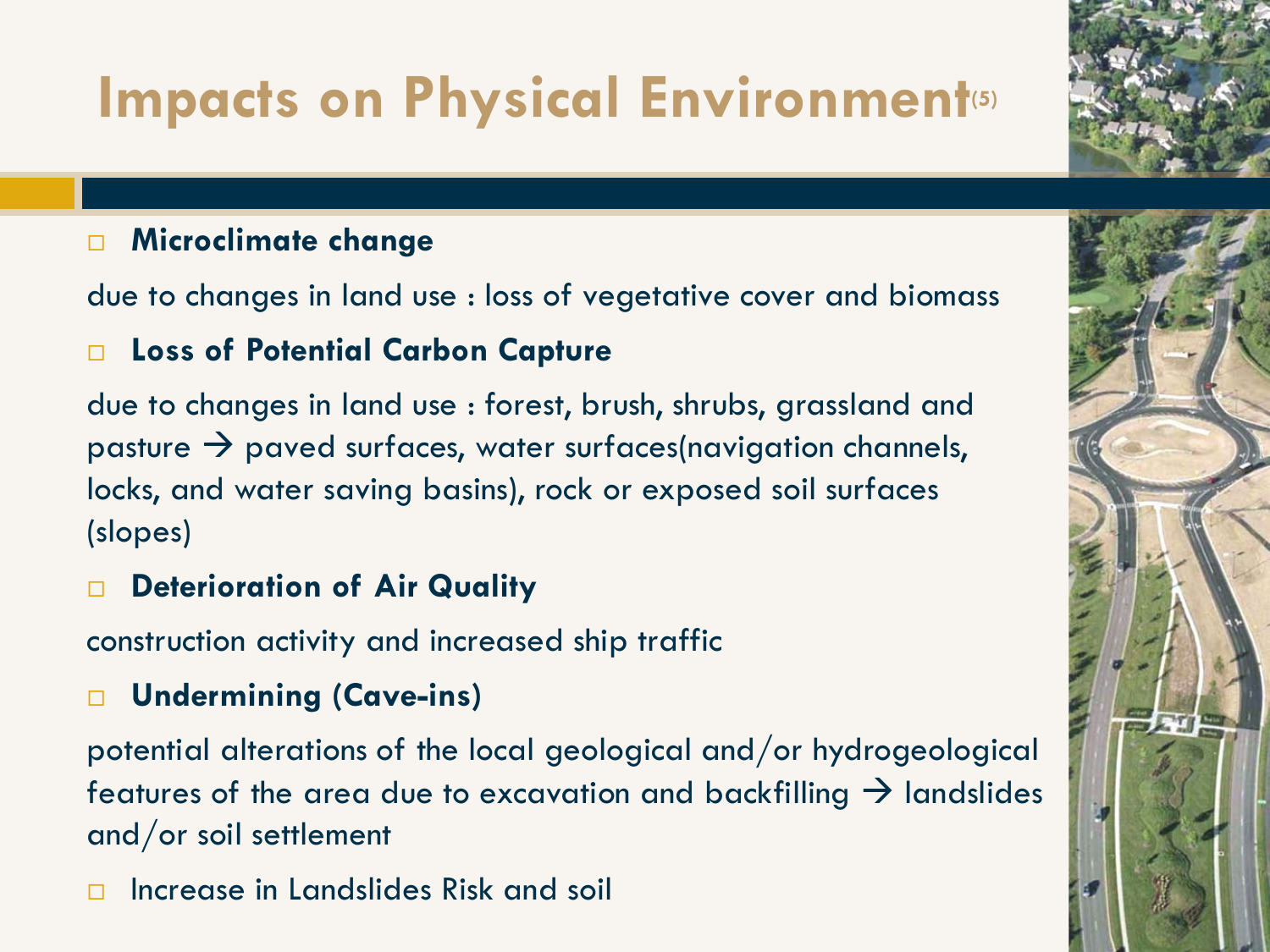# **Impacts on Biological Environment**<sup>60</sup>

- □ Loss of Vegetative Cover
- □ Loss of Forestry Potential
- □ Loss of Land Fauna Habitat
- Direct Impact on Fauna
- □ Disturbance to Wildlife
- Increased Wildlife Road Kill Risk
- □ Increased Poaching
- Alteration of Aquatic Resources in Rivers and Creeks
- □ Alteration of Aquatic Resources of Gatun Lake
- □ Alteration of Aquatic Resources in Miraflores Lake
- □ Alteration of Marine Coastal Ecosystems
- Impact on Protected Area **SOURCE: Panama Canal Authority (2006) Environmental Impact Report**

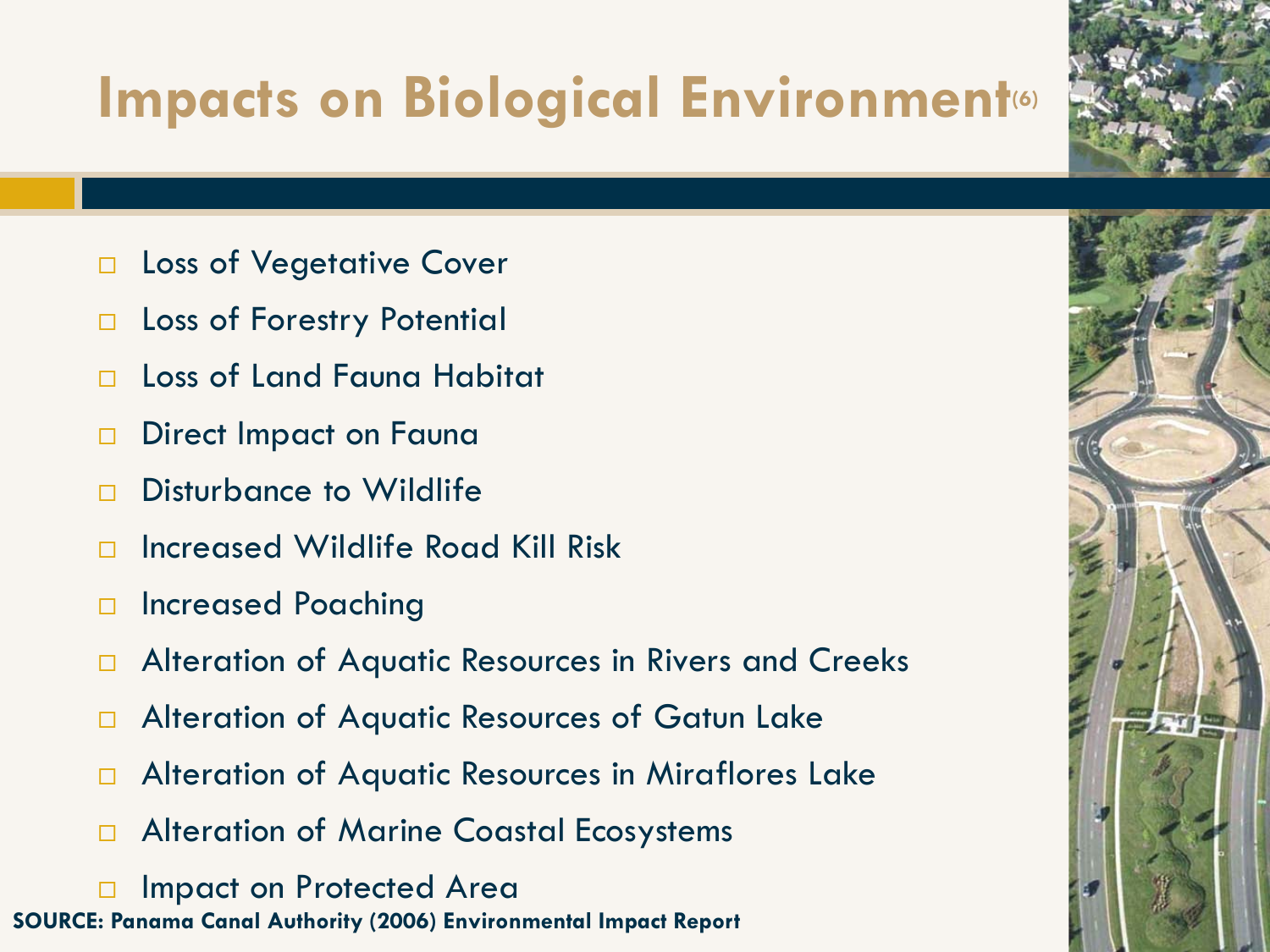### **Impacts on Socio-Economic Environment(7)**

#### Stimulus to the National Economy

- $\Box$  Investment (US 2007, \$5.25 billion)  $\rightarrow$  Construction supply sector, Salary expense, Demand for household goods, Service to the staff
- Panama total export : 9.5% more
- Fiscal Revenues : 31.8 % higher
- □ Increase in Panama National Treasury Revenues
	- During the first 11 yrs : US (2007) \$8.5 billion more
- Job Generation
	- $\blacksquare$  6,500 ~ 7,000 new direct jobs
	- $\blacksquare$  28,500  $\sim$  33,000 indirect jobs
	- Additional requirement for the operation of new locks and routine maintenance activities

**SOURCE: Panama Canal Authority (2006) Environmental Impact Report**

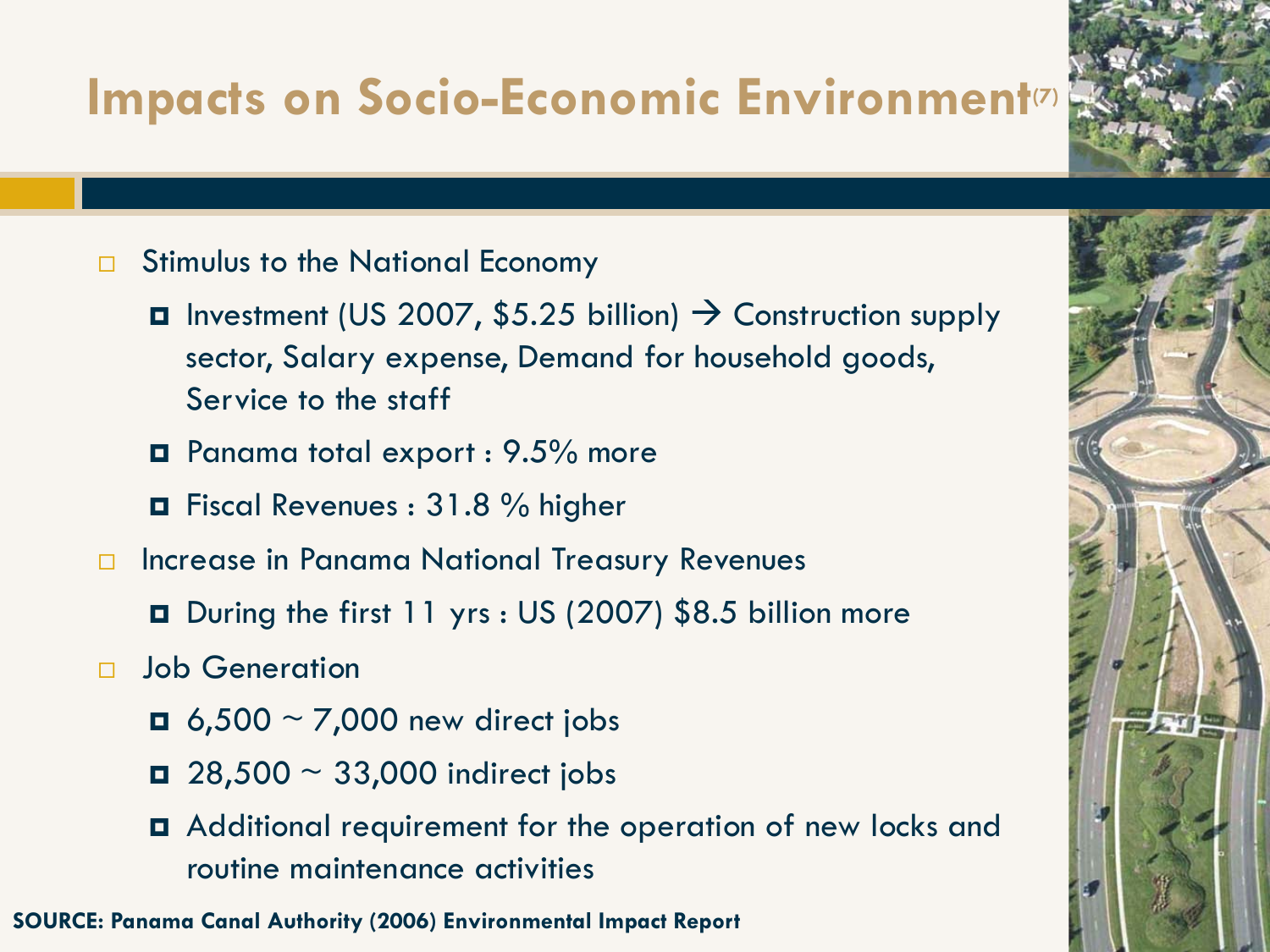### **Impacts on Socio-Economic Environment**

- $\Box$  Increase of population and migration flows
	- **□** Due to the Project and the growth of the economy
- **D** Change in land use
	- Due to the Project and the demand for new space in the Metropolitan region
- **Impact on public infrastructure** 
	- Utility infrastructure including potable water distribution pipes and sewer collection and treatment system
	- High voltage transmission towers and lines from power plants
	- Vehicle traffic due to an increased demand for transportation



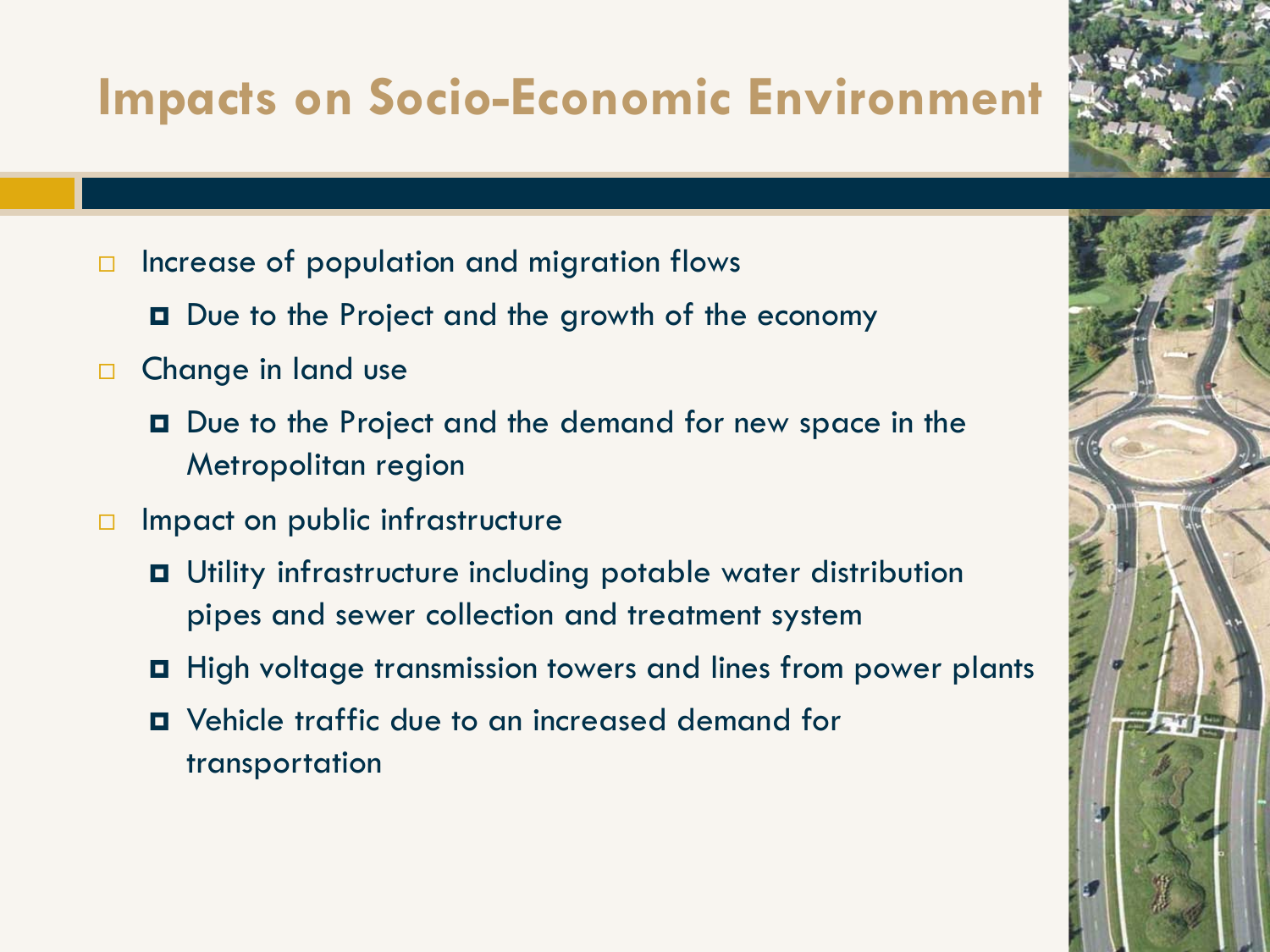### **Impacts on Socio-Economic Environment**

- **Property Revaluation** 
	- Mobility and utility provided by the infrastructure and the landscape changes with views of the new locks and transit activities
- □ Work-related illness or accidents
- $\Box$  Crime rates : employment rate and quality of life
- **Naste generation : more construction wastes**

more people, more wastes

 $\Box$  Tourism flows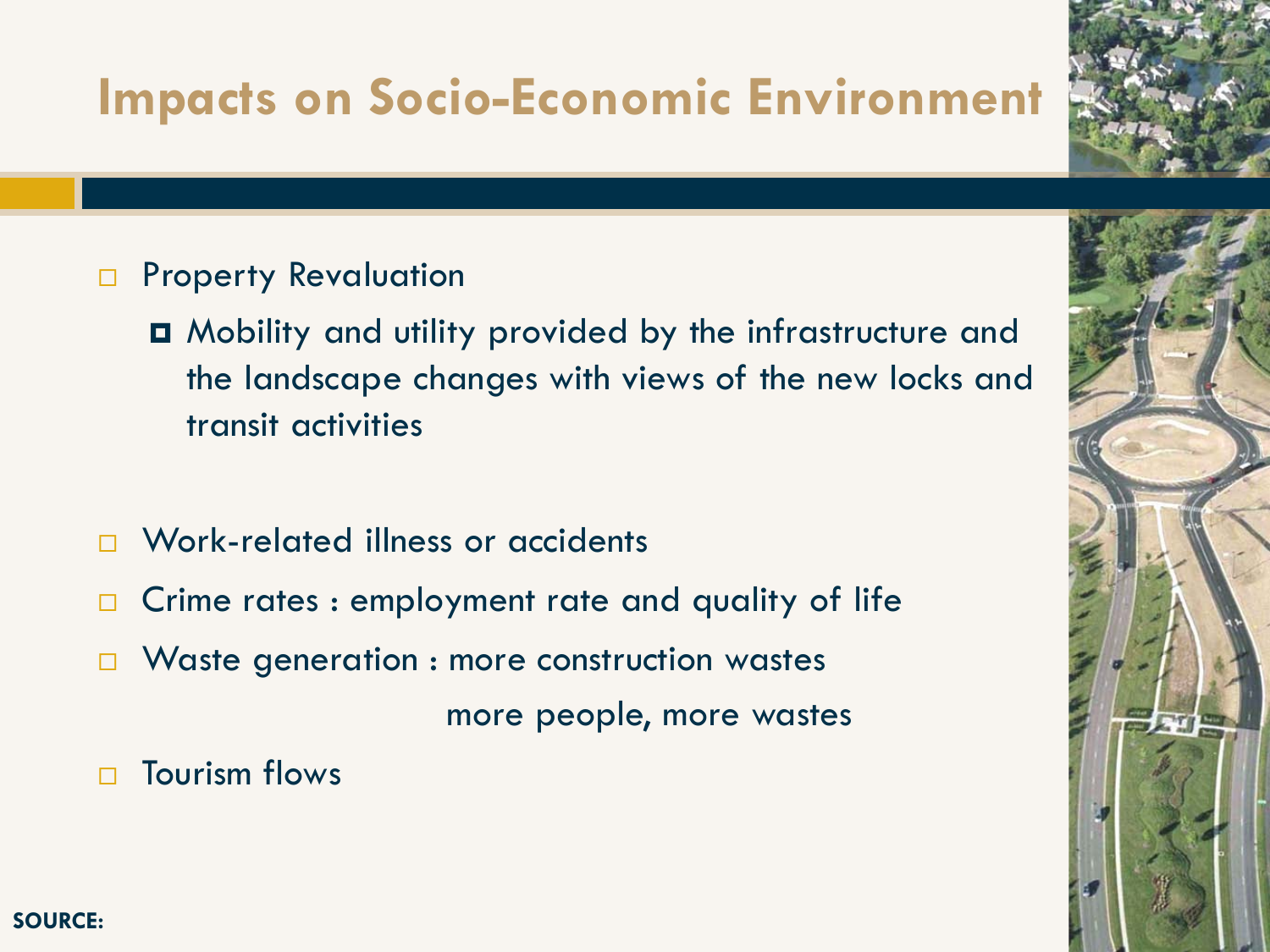### **Management Plan for Sustainable Development(8)**

- Mitigation plan air, water, soil, biological, waste
- Monitoring and Follow-up Plan
- □ Citizen Participation Plan
- □ Risk Prevention Plan risks, reponsibilities, regulation
- **Environmental Education Plan**
- Contractor Contingency Plan

emergency response measures (fire, flood, earthquake, accidents)

**Post-operations Environment** 

after the completion of all activities and closure of the sites  $\rightarrow$  the reestablishment of natural biological communities

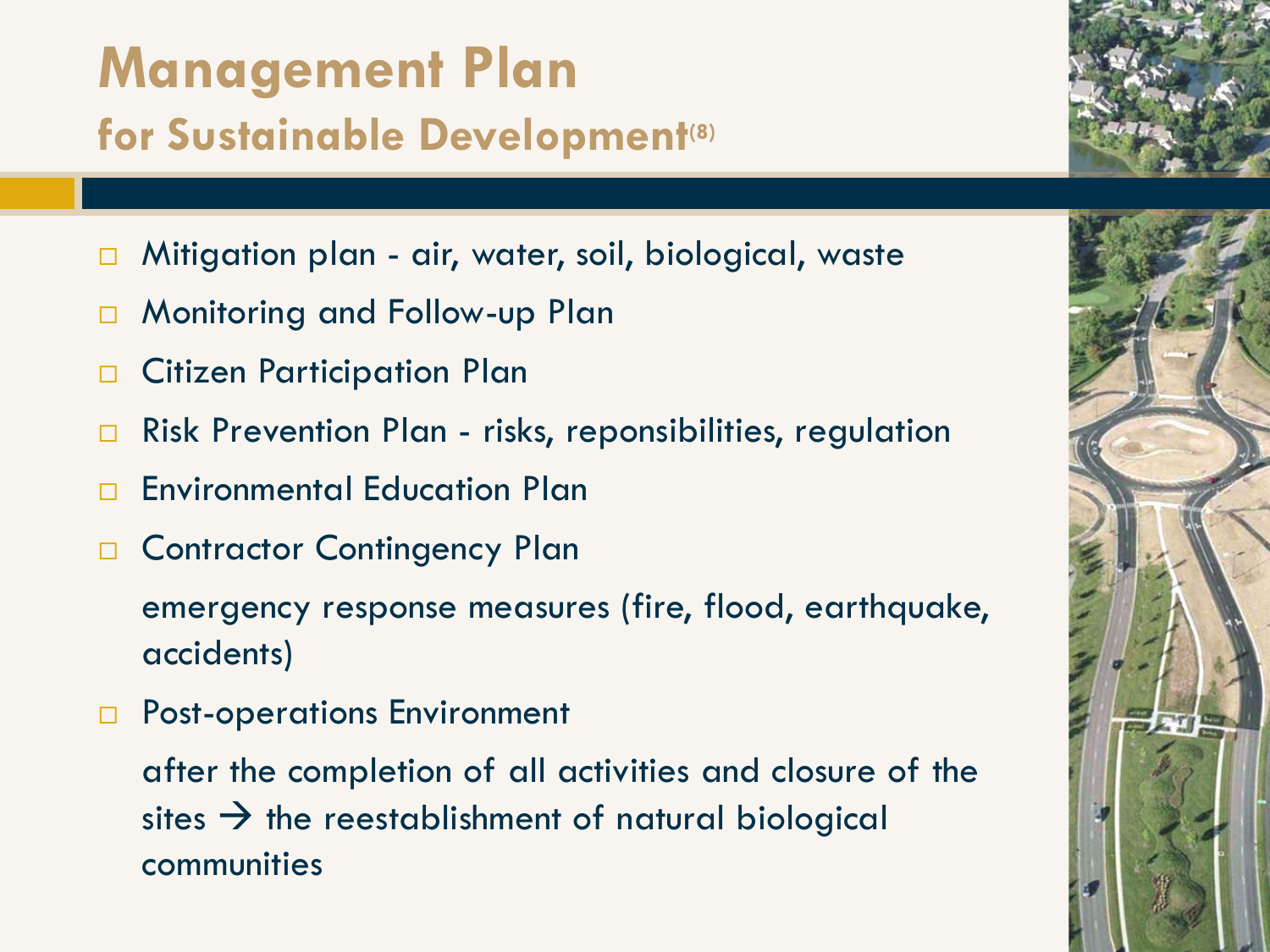### **Economic Analysis for Sustainable Development(9)**

- **Monetary valuation** of environmental impact and social externalities
- **Net Present Value (NPV)** of the project investment
- □ Compare the above values
- The project is considered **socially and environmentally feasible**, provided that the prevention, mitigation, monitoring, and compensation measures are performed.





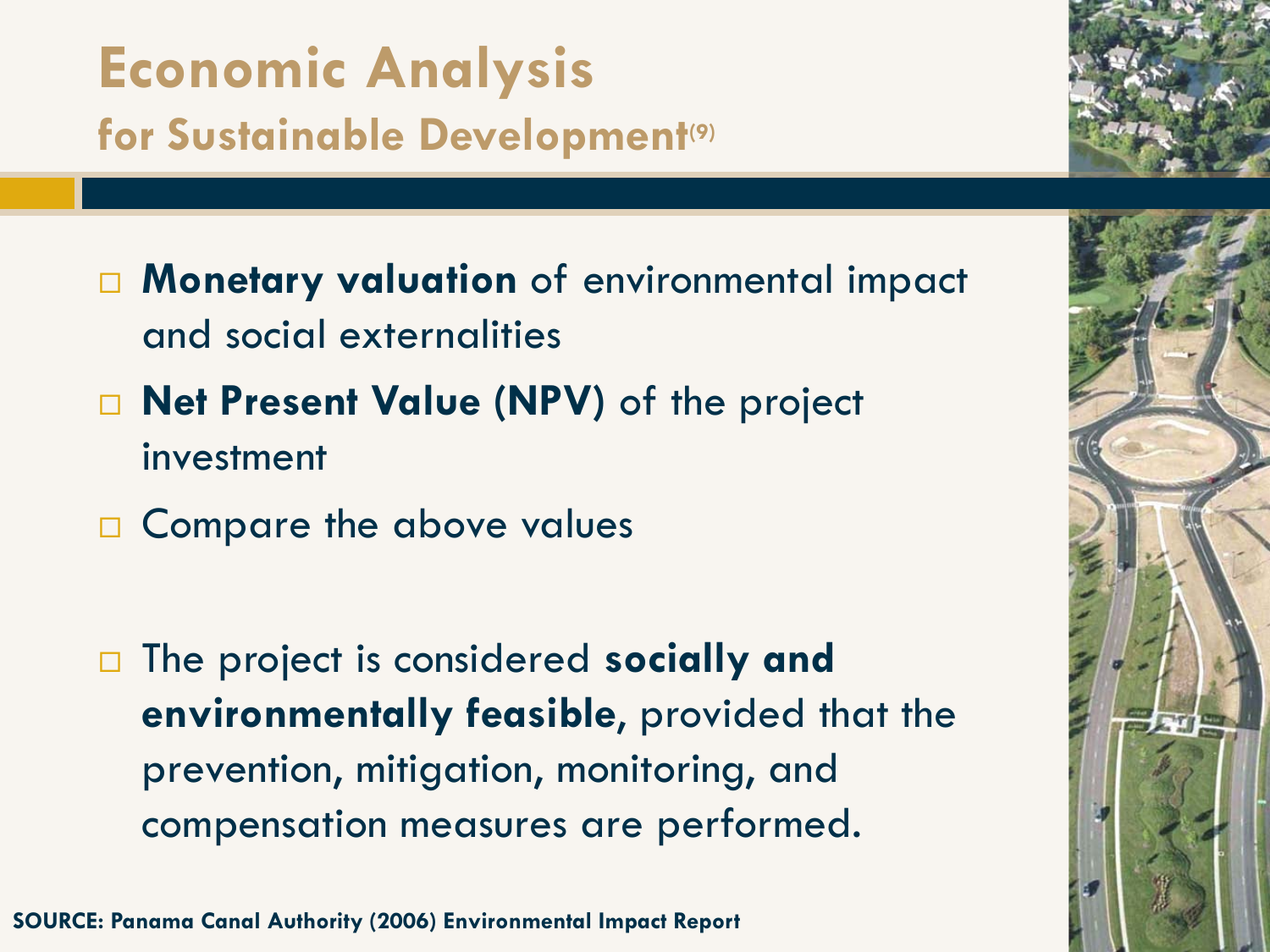

- For sustainable development for any sector, the comprehensive interrelations should be understood.
- $\Box$  For sustainable development for any sector, the conflicts with environment should be considered.
- e.g., Green landscaping is a comprehensive alternative satisfying infrastructure requirement, positive socio-economic impacts and less environmental impact